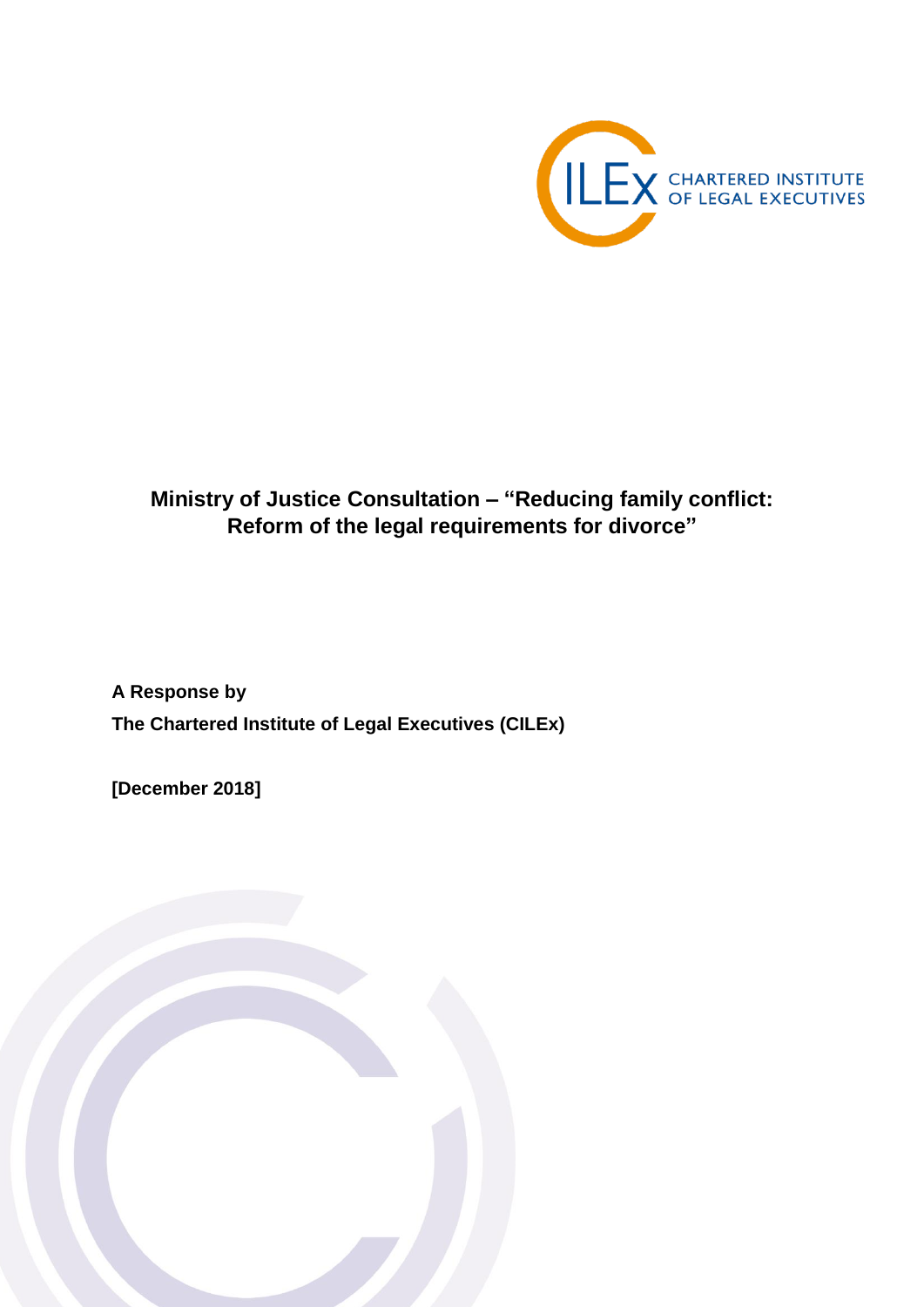| <b>Contents</b>  |                            | Page             |
|------------------|----------------------------|------------------|
| $\overline{1}$ . | Summary of Recommendations | $\mathfrak{S}$   |
| 2.               | Introduction               | $\overline{4}$   |
| 3.               | <b>General Points</b>      | $\sqrt{5}$       |
| 4.               | Question 1                 | 5                |
| 5.               | Question 2                 | $\,6\,$          |
| 6.               | Question 3                 | $\boldsymbol{9}$ |
| 7.               | Question 4                 | 10               |
| 8.               | Question 5                 | 10               |
| 9.               | Question 6                 | 11               |
| 10.              | Question 7                 | 12               |
| 11.              | Question 8                 | 12               |
| 12.              | Question 9                 | 13               |
| 13.              | Question 10                | 13               |
| 14.              | Question 11                | 14               |
| 15.              | Question 12                | 15               |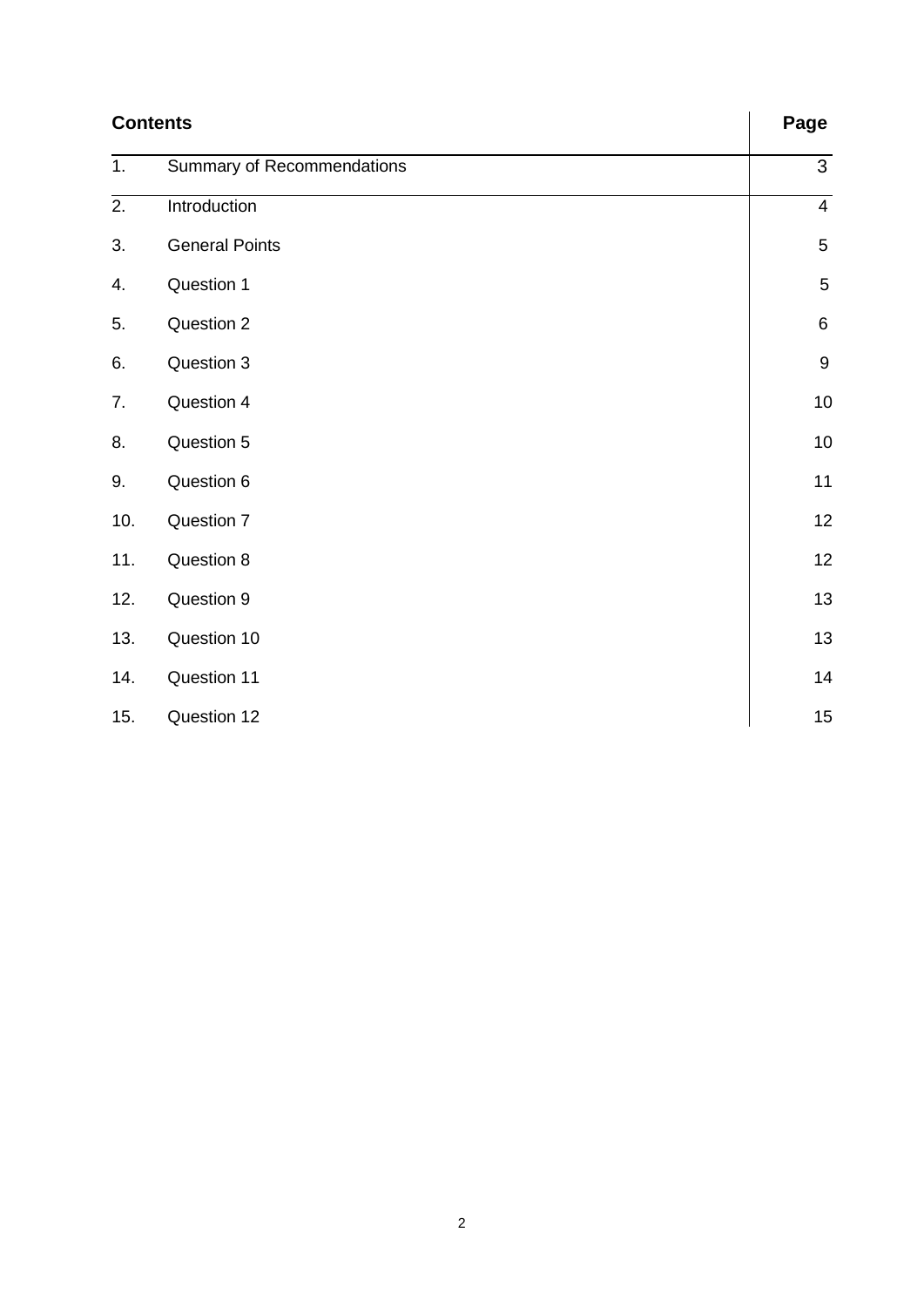#### **1. Summary of Recommendations**

- 1.1. Divorce/dissolution should, in most circumstances, be considered as a last resort option (4.1-4.2)
- 1.2. The grounds of 'irretrievable breakdown' should be satisfied even where only one party believes this to be the case. (4.3)
- 1.3. The current system of divorce/dissolution of civil partnerships, which relies on proving one of five facts, is no longer fit for purpose (4.4-4.12)
- 1.4. Abolition of the three fault-based facts (adultery, behaviour, desertion) is in better alignment with family law principles for promoting conciliation. (4.5-4.6)
- 1.5. In abolishing the two separation-based facts (2 years, 5years), there must be sufficient 'breathing space' retained within the divorce/dissolution process to provide parties with sufficient time for reflection and the opportunity to reconsider. (4.7-4.9)
- 1.6. It should be possible to make joint petitions/applications for divorce/dissolution; however, this should not negate the possibility of bringing such proceedings on an individual basis. (4.13-4.14)
- 1.7. The two-stage process should be retained along with its current mandatory timeframe, i.e.: 6 weeks and a day, measured as the period between issuing both decrees/orders. (4.15-4.20)
- 1.8. There should be exceptions in which the mandatory timeframe for divorce/dissolution procedures can be reduced (such as in cases of domestic abuse) or extended (such as in complex cases involving children). (4.21-4.23)
- 1.9. The right to contest should only be removed where the fault-based facts have been abolished; all persons have a right to defend themselves against allegations made against them. (4.24-4.25)
- 1.10. Exceptions should be in place for special circumstances in which a person may be entitled to contest the divorce/dissolution proceeding. (4.26-4.27)
- 1.11. As a general rule, the first-year ban on filing for divorce/dissolution should be retained, however exceptions should be considered for situations of domestic abuse and forced marriage. (4.28-4.29)
- 1.12. The power of the Queen's Proctor should be retained as a useful protection against fraudulent claims. (4.30)
- 1.13. The power of the court to require legal practitioners to certify whether they have discussed the prospect of reconciliation, and to stay proceedings where there is a prospect of reconciliation, should be retained. (4.31)
- 1.14. Proposals to reform the divorce/dissolution process needs to take into account careful consideration of vulnerable persons, including the acute grievances faced by those in minority communities. (4.32-4.35)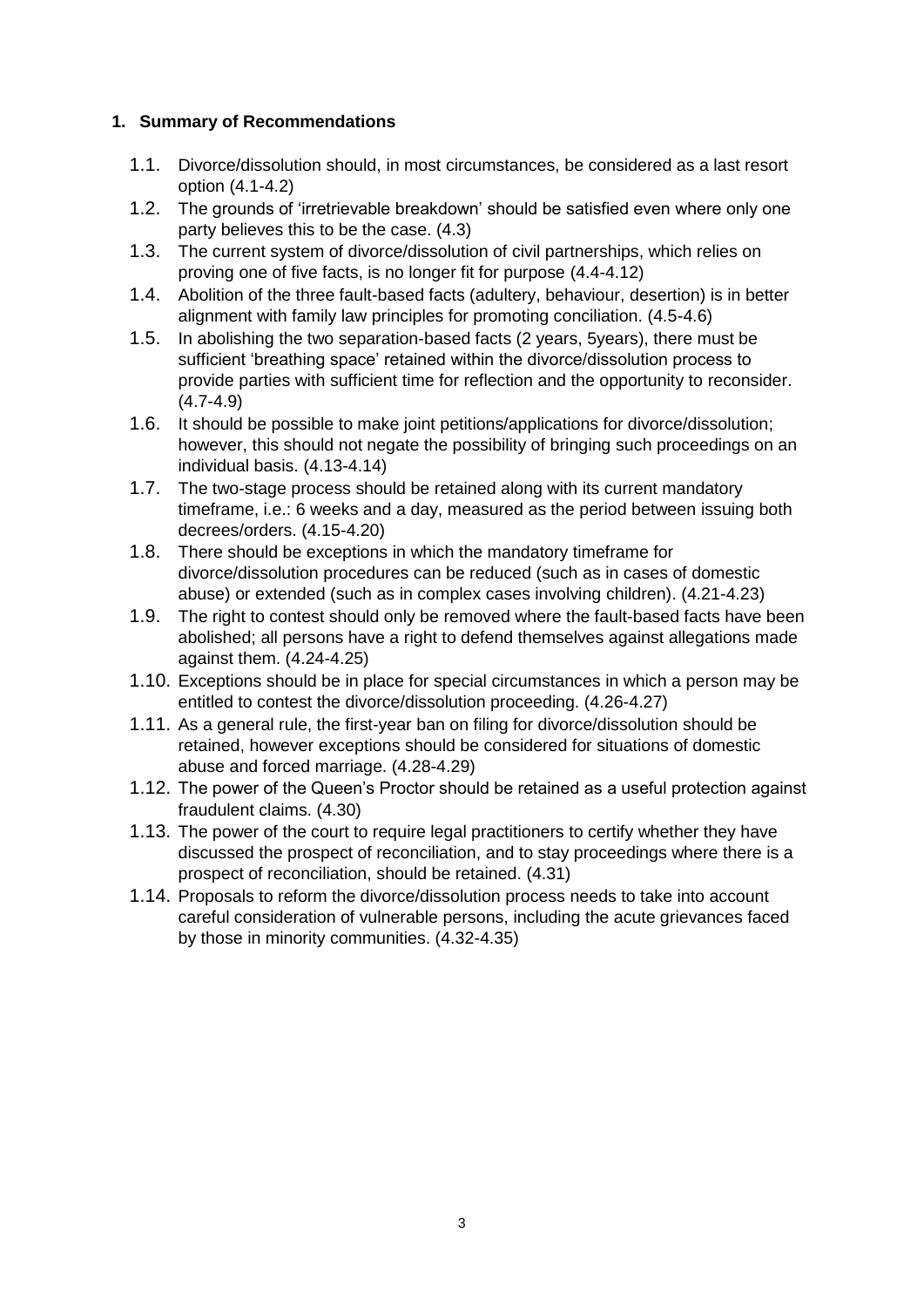#### **2. Introduction**

- 2.1. The Chartered Institute of Legal Executives (CILEx) is the professional association and governing body for Chartered Legal Executive lawyers, other legal practitioners and paralegals. CILEx represents around 20,000 members, which includes approximately 7,500 fully qualified Chartered Legal Executive lawyers. Amongst these more than 2,500 specialise in family law.
- 2.2. As it contributes to policy and law reform, CILEx endeavours to ensure relevant regard is given to equality and human rights, and the need to ensure justice is accessible for those who seek it.
- 2.3. This response includes contributions from some of CILEx's members working in family law. CILEx liaised with practitioners through its Family Law Specialist Reference Group and conducted a survey of members into their experience of laws relating to divorce and the dissolution of civil partnerships. These are expanded in more detail below.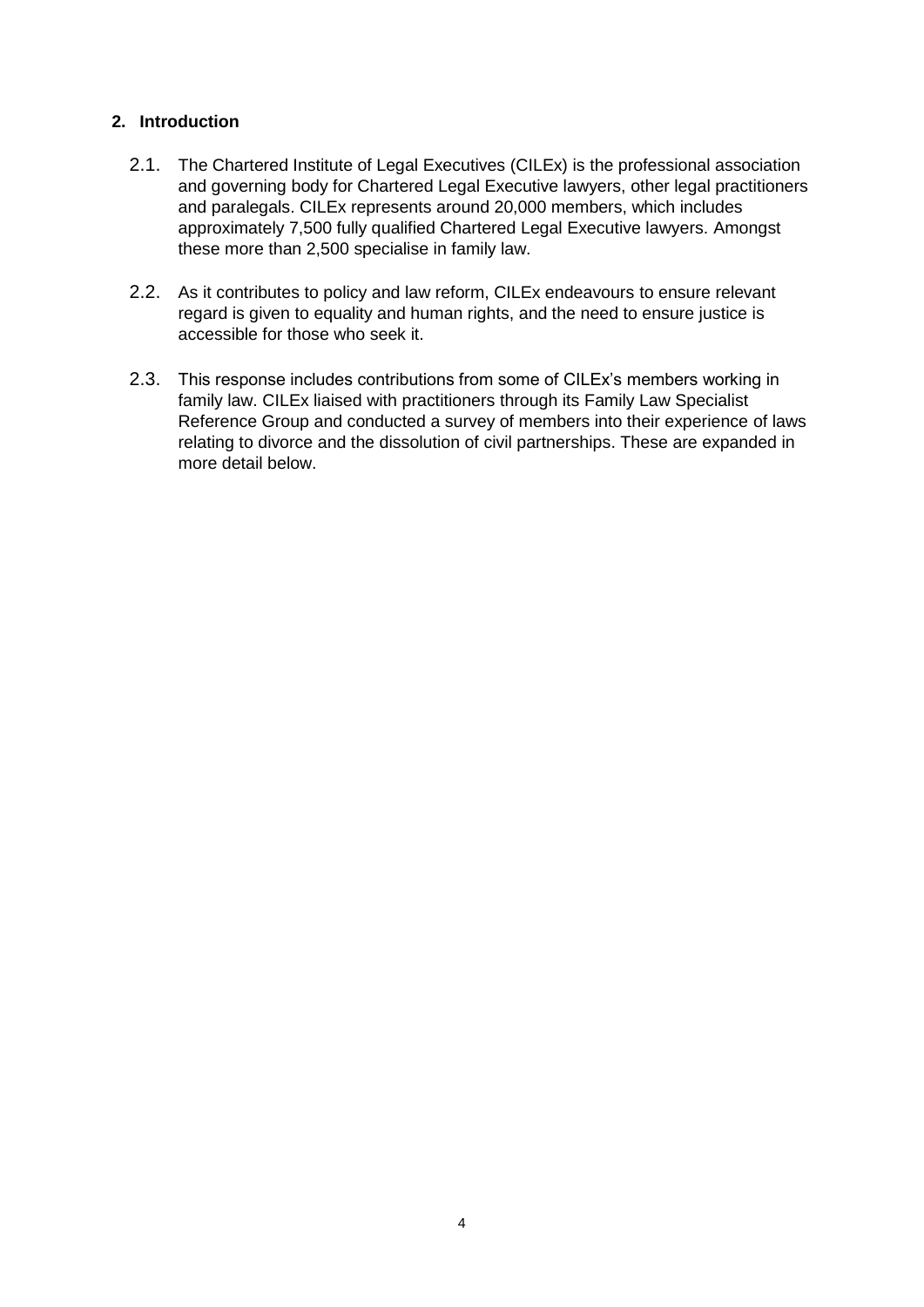#### **3. General Points**

- 3.1. Family law has evolved to see a departure from the generally adversarial nature of our justice system. With family law principles advocating for the use of a conciliatory approach (minimising harm for all involved), it stands to reason that a divorce process predicated on finding fault is no longer fit for purpose.
- 3.2. CILEx nonetheless recognises the need for divorce/dissolution of civil partnerships to have a requisite level of formality to ensure that the process does not lose its significance.
	- 3.2.1. Survey respondents have not only called for this in order to protect the sanctity of marriage/civil partnerships, but to further prevent these legal relationships from being exploited as a tool for economic gain.<sup>1</sup>
	- 3.2.2. 84.76% of survey respondents thus maintained that the courts should still have involvement in the process of divorce/dissolution. Respondents were of the opinion that the court's role here is justified both procedurally, on the basis that a marriage/civil partnership is a legal contract and thereby its termination should be under those auspices; and substantively, to safeguard the interests of all involved, particularly where there are children, vulnerable persons or victims of domestic abuse concerned.<sup>2</sup>
- 3.3. CILEx tentatively welcomes the proposed notification-based procedure, provided that the two-stage process is maintained along with sensible time limitations to safeguard against instant divorce/dissolution.
	- 3.3.1. In recognition of divorce/dissolution as a life defining decision, this two-stage process is essential in affording some time for parties to reflect on their decision, whilst allowing the courts to identify and safeguard against fraudulent petitions/applications.
	- 3.3.2. There was a general consensus amongst survey respondents that the additional one-year time restraint against filing for immediate divorce/dissolution further ensures that these types of proceeding continue to be valued as a last resort option.

### **4. Responses to Specific Questions**

1

#### Q1. Do you agree with the proposal to retain irretrievable breakdown as the sole ground for divorce?

4.1. The decision to legally separate needs to be a well-considered one, with survey respondents cautioning against the creation of instant divorce/dissolution which could risk undermining the sanctity of marriage/civil partnerships and open the system up to abuse.

 $1$  Member comments cautioned that if divorce/dissolution becomes too easy, there is a risk that marriage/civil partnerships could be used as a means of profiteering, claiming temporary tax benefits and even overcoming barriers to immigration (particularly post-Brexit).

 $2$  Respondents further pointed out the facilitative role that courts play in helping to resolve financial disputes, order childcare arrangements and protect against fraudulent petitions.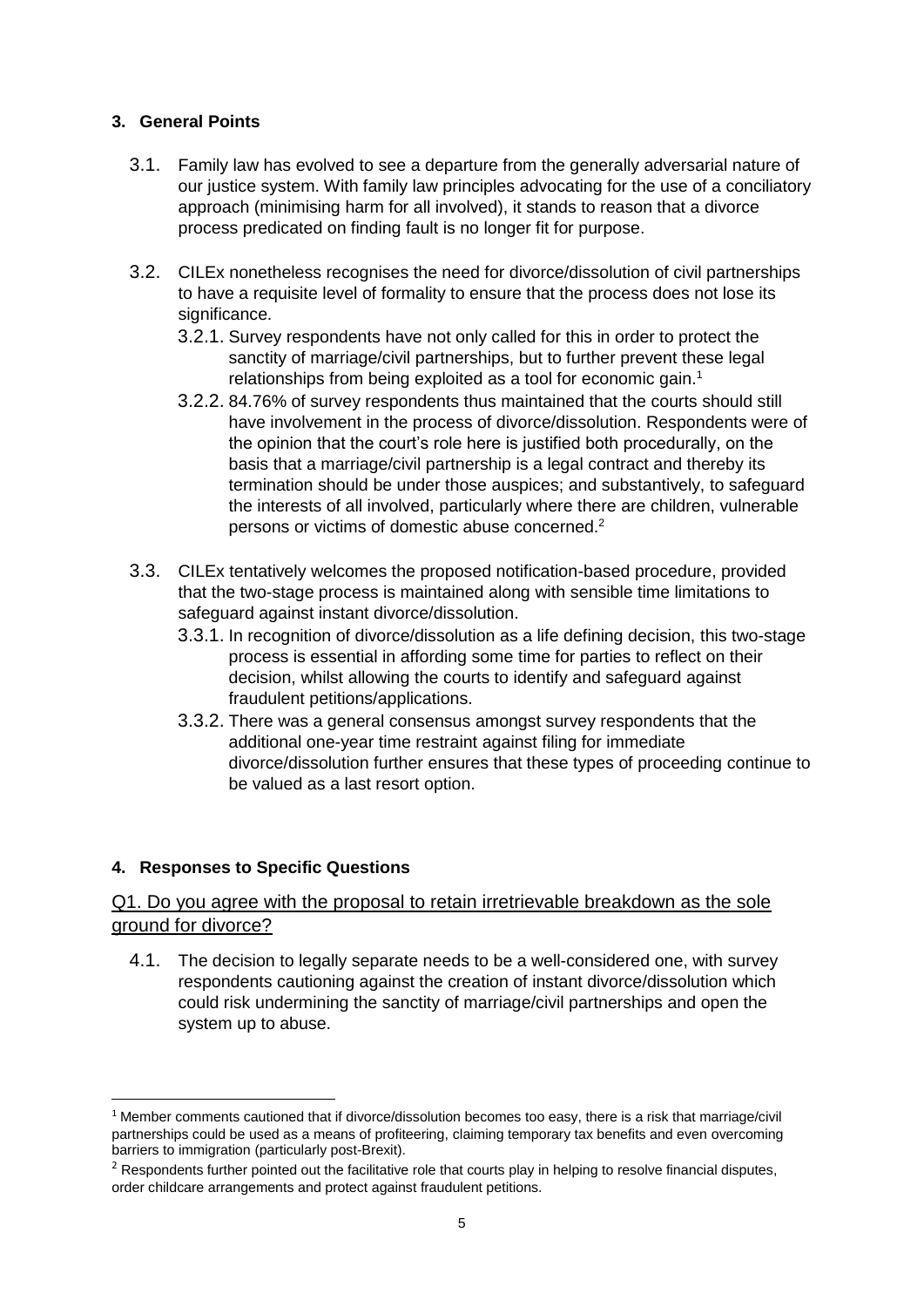- 4.2. CILEx thereby welcomes that divorce/dissolution needs to be predicated on parties having considered any alternatives to, and, consequences of, such a decision. Retaining 'irretrievable breakdown' as the sole ground fulfils this aim, in recognising divorce/dissolution as a final resort.
	- 4.2.1. One survey respondent commented: *"There should be a reason for divorce even if the reason is we just aren't compatible (i.e. no fault) - because it is needed emotionally, and this consultation is forgetting the emotional side involved in the legal process. If people are forced to divorce too quickly without time to process and heal we are going to see a rise in mental health implications."*
- 4.3. 79.31% of survey respondents agreed or strongly agreed that irretrievable breakdown is still the correct test to use. However, it was suggested that this ground needs to be construed liberally, so that even in situations where only one party believes the relationship has broken down, this should still suffice.<sup>3</sup> Survey respondents cautioned that the alternative could see petitioners/applicants forced to continue in an unhappy or loveless relationship which could have psychological repercussions and pave the way for controlling and/or abusive relationships.
	- 4.3.1. CILEx is mindful that there are arguments against unilateral divorce, however finds this approach to be realistic in recognising that a marriage/civil partnership, which fundamentally requires there to be commitment from both parties, shall no longer exist in substance where one party is no longer committed to it.
		- 4.3.1.1. However, CILEx does recognise the implications that this approach could have in communities where divorce still carries with it a stigma. It is therefore encouraged that more needs to be done to improve awareness and the availability of support mechanisms where this is the case.
		- 4.3.1.2. At the same time, it has been pointed out that in communities where the rights and treatment of divorcees (particularly women) is lacking, care needs to be taken to safeguard interests and protect vulnerable persons post-separation.<sup>4</sup>

### Q2. In principle, do you agree with the proposal to replace the five facts with a notification process?

- 4.4. CILEx concurs with the consultation paper's finding that the current five facts are no longer fit for purpose.
- 4.5. With regards to the facts of adultery, behaviour and desertion, CILEx agrees with findings that the fault-based nature of these claims is likely to instigate conflict and aggravate later attempts at finding a consensus for post-separation arrangements. 4.5.1. 74.23% of survey respondents agreed or strongly agreed that these three facts are premised on finding fault, which promotes conflict and is thereby

<sup>&</sup>lt;sup>3</sup> 77.14% of survey respondents agreed or strongly agreed that divorce/dissolution should only require one of the parties to believe that the relationship has broken down for the 'irretrievable breakdown' test to be satisfied.  $4$  Survev comments warned of the issues around the triple talaq provisions which have led to human rights abuses for women in the UK. Concerns were raised that there may be inadequate protections to safeguard divorcees from the emotional and financial burdens that this form of instant divorce can give rise to.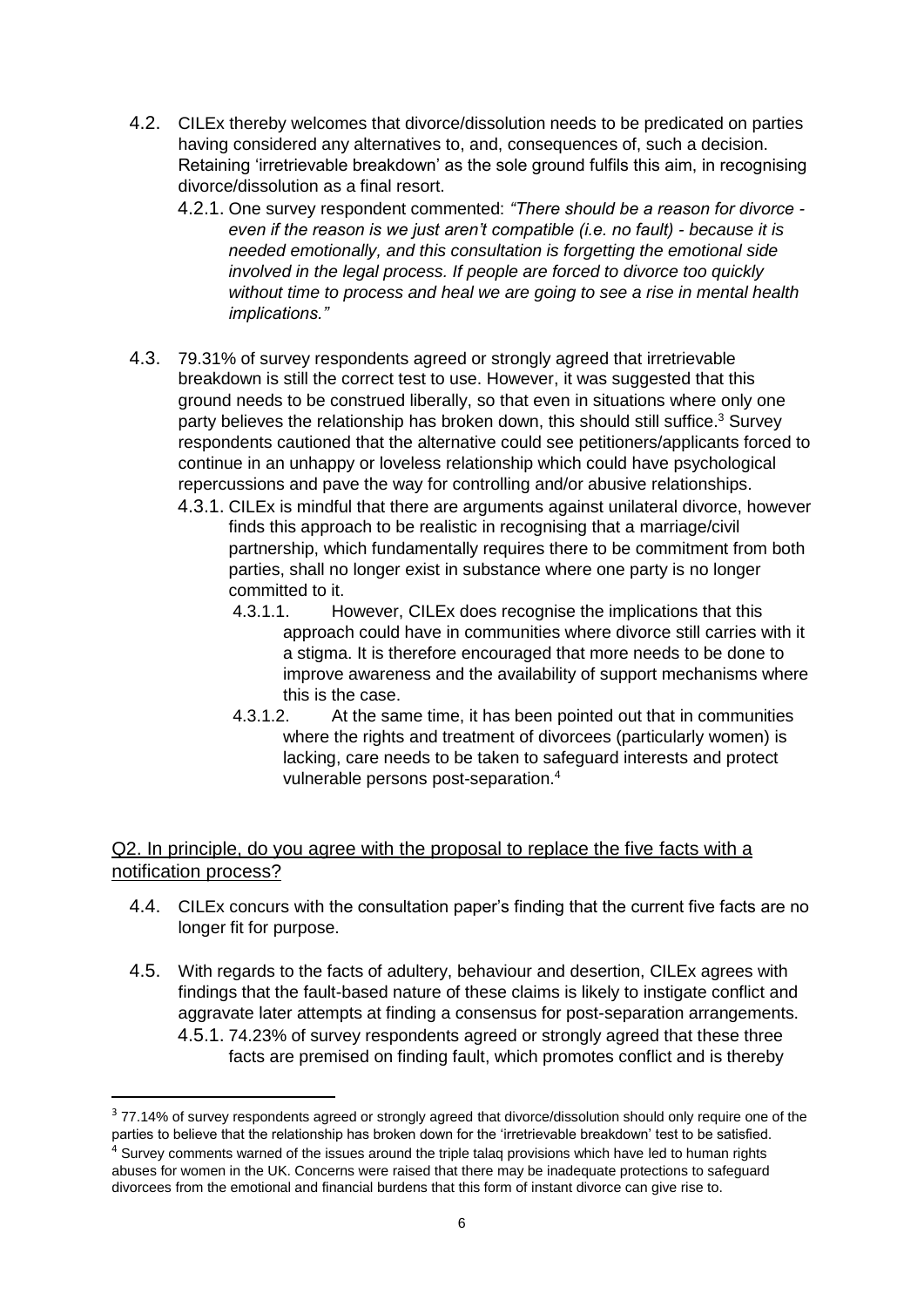contrary to family law principles. Survey respondents commented that in practice these facts can have the effect of inciting feelings of guilt and poor self-worth, with acute concerns raised of the impact this can have especially when children are involved.

- 4.5.2. Anecdotal evidence suggested that the use of these facts has often frustrated non-litigious mechanisms for dispute resolution (such as mediation) and presented obstacles at later stages of the divorce/dissolution process where there is a general need to find resolutions.
- 4.5.3. In addition, survey results highlighted that use of these facts in practice will often lead to an abuse of process, whereby allegations are constructed against respondents in the hope of expediting the divorce/dissolution proceeding. CILEx recognises that the impact therein is to undermine the current process and may render the three fault-based facts as somewhat illusory in practice.<sup>5</sup>
- 4.6. It is noted however, that a minority of survey respondents did express caution at the idea of abolishing the three fault-based facts; suggesting that they can sometimes aid in the healing process where a respondent's actions had been the primary cause of relationship breakdown.
	- 4.6.1. In appreciation of these concerns, CILEx encourages the ongoing endeavours of advice providers and support services in helping parties during the separation and post-separation stages. Such services guide parties throughout the healing process and shall help ensure that the removal of fault-based facts does not in any way belittle the harm that the acts of adultery, certain behaviours and desertion can cause to petitioners/applicants.<sup>6</sup>
- 4.7. With regards to the facts precedented on 2 years or 5 years separation, 82.29% of survey respondents agreed or strongly agreed that the separation terms are lengthy and as a result may be burdensome and unrealistic for parties.
	- 4.7.1. Anecdotal evidence suggested that this can cause inconveniences for clients in practice, preventing them from moving on with their lives post-separation and causing acute pressure upon financially weaker parties who have to wait for the separation term to end before financial orders can be made.<sup>7</sup>
- 4.8. CILEx presented survey respondents with 4 options for reform: a). to retain all the facts but with reduced time periods under the two separation-based facts; b). to eliminate the three fault-based facts but retain the two separation-based facts; c). to eliminate the three fault-based facts and reduce time periods under the two separation-based facts; or d). to eliminate all of the facts.

<sup>&</sup>lt;sup>5</sup> These findings were also documented in: Liz Trinder, Debbie Braybrook, Caroline Bryson, Lester Coleman, Catherine Houlston and Mark Sefton, *Finding Fault?: Divorce Law and Practice in England and Wales* (London: Nuffield Foundation, 2017).

<sup>&</sup>lt;sup>6</sup> Of course, it shall still be possible in extreme situations for parallel claims to be made against respondents, e.g.: cases of domestic violence, harassment etc.

<sup>7</sup> One member commented: "*It can be unfair on a financially weaker party to have to wait at least two years but possibly five years for a divorce or dissolution so that a financial settlement can be agreed. Parties could dispose of assets in that time which affects the financial settlement. It is unfair to hold parties in a loveless or unhappy marriage/ civil partnership to have to wait to finally end the relationship and move on with their lives. People can move on in that time but then old feelings are brought up and can affect new relationships or families because of the stress of a divorce/ dissolution."*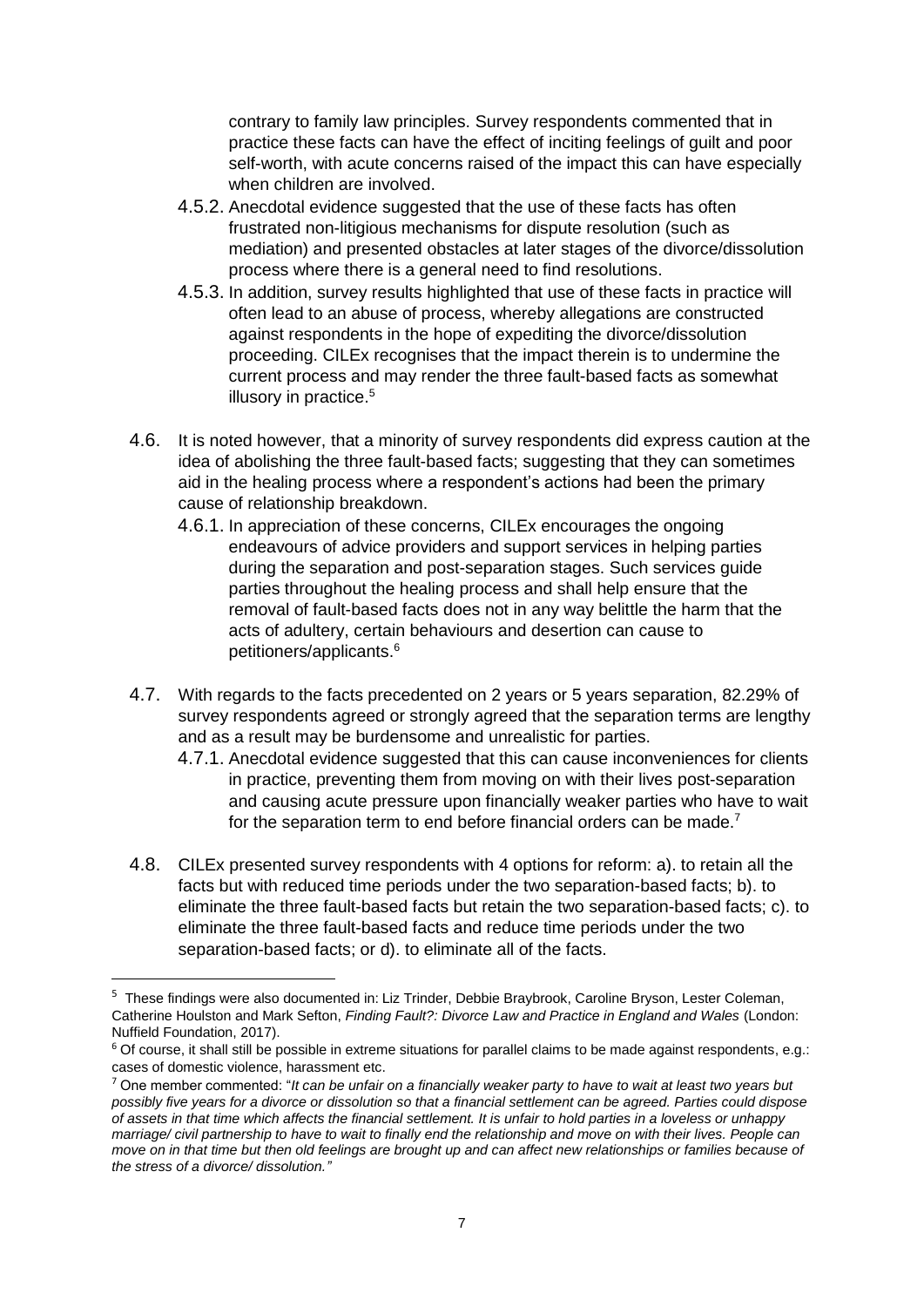- 4.8.1. 58.07% of survey respondents supported options which eliminated the three fault-based facts of adultery, behaviour and desertion, and 62.37% of survey respondents further supported options which reduced time periods under the two separation-based facts.<sup>8</sup>
- 4.8.2. A sizeable minority of 22.58% of respondents agreed with proposals for eliminating all facts. However, it was noted that a major incentive for favouring alternative options was the ability for the divorce/dissolution procedure to provide parties with time to reflect upon their decisions.
	- 4.8.2.1. CILEx recognises the importance of mandating time limitations for divorce/dissolution to safeguard against fraudulent or exploitative marriages/civil partnerships, and to ensure that parties turn to divorce/dissolution as a last resort. This is conducive in encouraging parties first and foremost to take careful consideration of, if not make attempts to utilise, any other options available to try and salvage their relationship. To this end, CILEx agrees with subsequent proposals to retain the one-year limitation in bringing petitions/applications.<sup>9</sup>
	- 4.8.2.2. Provided this one-year bar is retained, CILEx would feel assured that notwithstanding replacement of all five facts with a notification procedure, the divorce/dissolution process shall still be capable of providing sufficient 'breathing space' for the parties to ascertain whether divorce/dissolution truly is the right option for them.
- 4.9. Provided the two-stage process and time limitations are maintained, CILEx welcomes the proposed notification procedure. In this circumstance, replacing the five facts with this new proposal we believe would promote amicable relations, and help clarify the procedure for clients and litigants in persons.
	- 4.9.1. Anecdotal evidence from members suggested that the current system, whereby 'irretrievable breakdown' must be supplemented with one of the five available facts, is often misunderstood by clients. In the context of litigants in persons this misunderstanding was commented to have exacerbated difficulties in agreeing the content of proceedings leading to an increase in costs, time and the likelihood of contested proceedings.
	- 4.9.2. Survey results also identified that the current fact-based system can lead to misunderstandings amongst parties who mistakenly believe that any claims made about their behaviour shall have an impact on related proceedings (e.g.: financial settlements and childcare arrangements). Abolition of the five facts at this stage can therefore help to overcome this misconception, making the process less stressful overall for both parties.
- 4.10. A majority of survey respondents agreed or strongly agreed that utilising the proposed notification-based procedure would be: realistic (69.41%), cost effective (65.12%) and well-balanced in the interests of both parties (58.62%).
	- 4.10.1. With regards to the latter point, CILEx stresses that any replacement divorce process needs to ensure that there remains an adequate disclosure of the petition/application to the respondent so that they are aware of proceedings and are provided with time to emotionally and financially

<sup>&</sup>lt;sup>8</sup> General suggestions were made for the prescribed time limits to be reduced to somewhere within the region of 1-1.5years (for consent petitions) and 1.5-2years (for non-consensual petitions).

<sup>&</sup>lt;sup>9</sup> See para 4.29.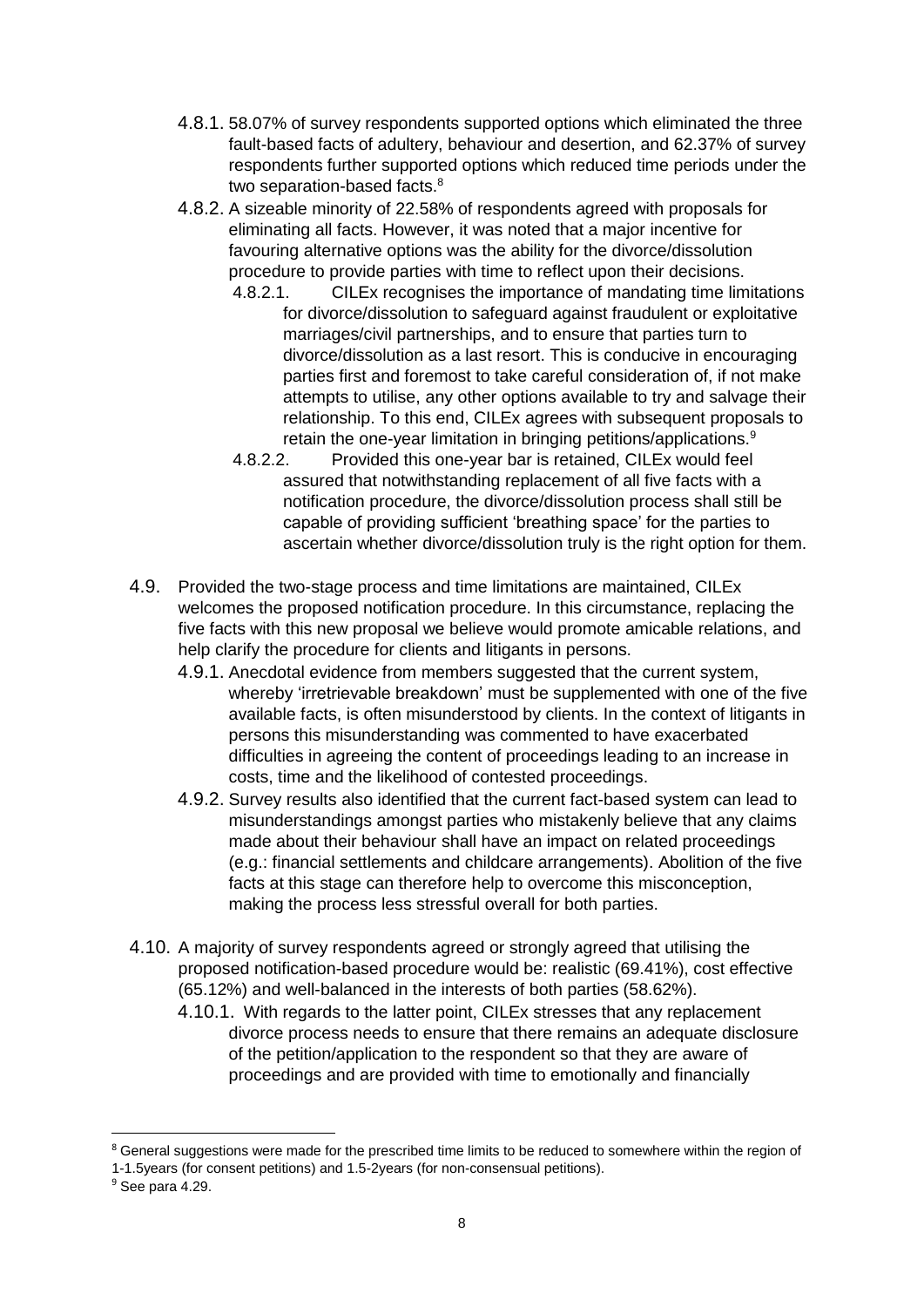prepare; this should be the case irrespective of if the right to contest is removed.

- 4.11. In addition, a majority of survey respondents (50.6%) did not believe that the proposed notification-based procedure would dilute the significance of marriage as an institution.
	- 4.11.1. Survey comments were largely of the opinion that wider sociological factors have a greater role to play in determining the significance of such relationships,<sup>10</sup> and 64.37% of respondents thereby opposed the idea that a notification procedure should be supplemented by any form of mandatory relationship counselling.<sup>11</sup>
- 4.12. While some members suggested retaining the current system and introducing a nofault option, so that petitions/applications could be filed by parties who do not wish to make allegations against one another, we feel this approach would not be as effective in mitigating feelings of resentment and conflict as eradicating the faultbased approach altogether would, and may overly complicate the procedure for clients and litigants in persons.

### Q3. Do you consider that provision should be made for notice to be given jointly by both parties to the marriage as well as for notice to be given by only one party?

- 4.13. CILEx welcomes this proposal in bringing divorce/dissolution proceedings in better alignment with the family law focus of conciliation. 83.53% of survey respondents agreed or strongly agreed with the proposal to introduce the ability to file joint petitions/applications. Where both parties are in agreement, it would help facilitate the process and endorse a more constructive approach for the parties to be able to form a dialogue and accept dual responsibility within the decision to separate.
	- 4.13.1. 81.18% of survey respondents felt that joint petitions/applications could help minimise conflict. Survey comments highlighted that this would help counter situations in which a respondent feels as if it is only the petitioner/applicant that has control over the separation process; something which exacerbates tensions at an already very sensitive period.
	- 4.13.2. Anecdotal evidence from respondents suggested that this would be useful in a number of cases that they deal with, having come across many situations where both parties have a shared intention to separate.<sup>12</sup>
	- 4.13.3. However, a small minority of 8.24% of survey respondents were not convinced that this would greatly reduce conflict, pointing to issues of asset

1

<sup>10</sup> Member comments included: *"I don't think marriage has the same significance as it did in any event. Making divorce easier is unlikely to change that. It's not the process that deters people, it's all the ancillary stuff that makes it protracted and unpleasant."; "If the Parties have made up their minds that a marriage is not working I do not think it will dilute the significance of marriage. I don't think it will even cross their minds."*

<sup>&</sup>lt;sup>11</sup> Survey respondents strongly cautioned about the dangers that mandatory relationship counselling could have on domestic abuse victims in particular.

<sup>12</sup> Survey comments included: "*In most applications based on the respondent's behaviour, the respondent has usually agreed the allegations before the application is issued. It therefore makes sense to…allow parties to file a joint application as most applications are usually agreed by both parties anyway."; "In practice I get lots of queries from couples whose marriage has broken down mutually and they wish to be divorced. They see having separate solicitors as pricey, as well as thinking this may cause conflict." Often parties agree that a marriage has broken down irretrievably and a joint petition would allow costs to be born equally and parity rather than having one person divorce the other."*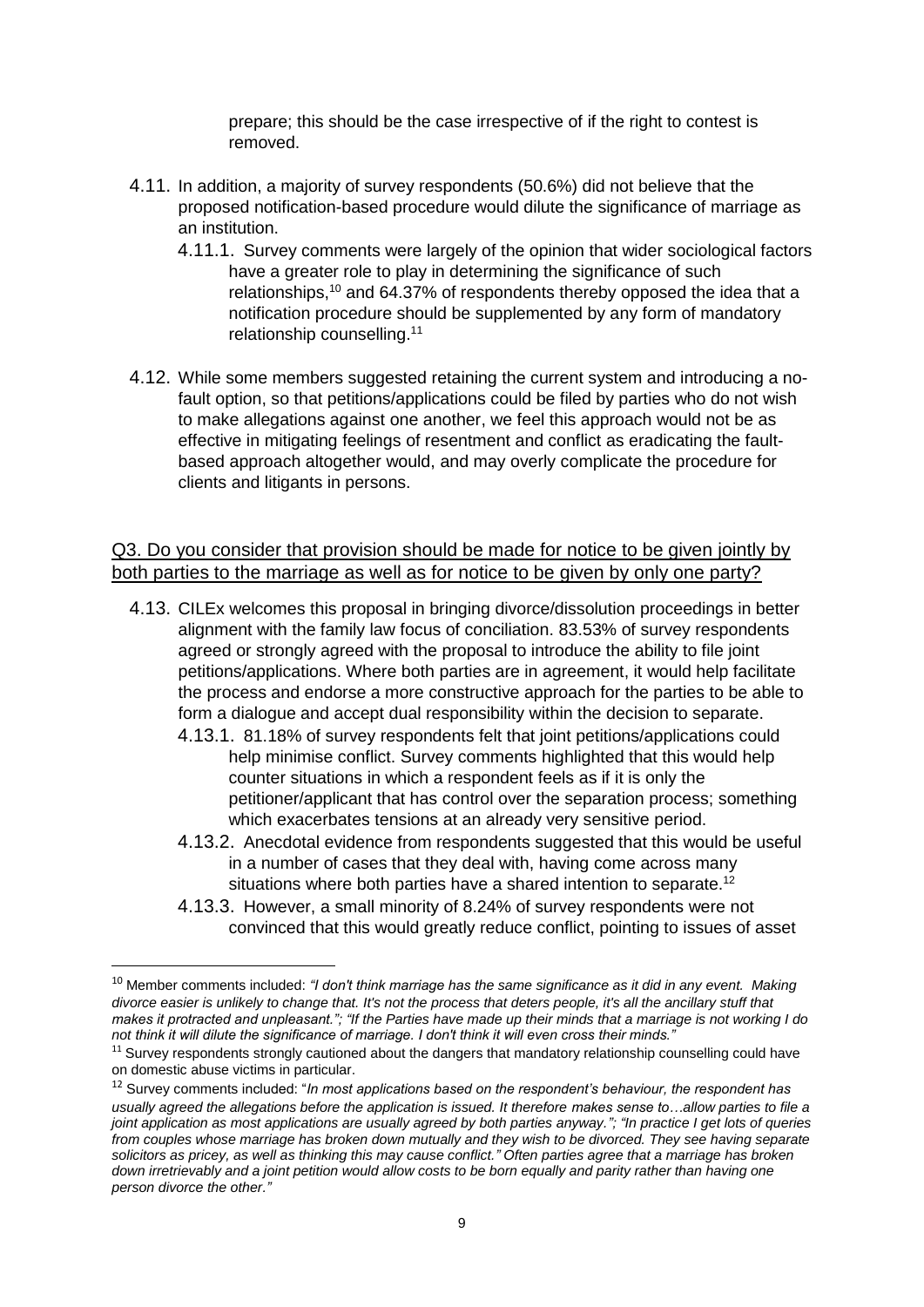distribution, finances and childcare arrangements as the most acute period for conflicts to arise. CILEx nonetheless recognises that the filing of joint petitions/applications would help to advocate a more collaborative approach which, as compared with the current state of affairs, may facilitate a stronger foundation from the outset for parties to reach an accord over these more contentious stages.

4.14. Nevertheless, the ability to bring a unilateral petition/application is still necessary to account for situations where one party does not agree with the separation, and CILEx thereby strongly encourages that this option should be retained.

#### Q4. We have set out reasons why the Government thinks it helpful to retain the twostage decree process (decree nisi and decree absolute). Do you agree?

- 4.15. In appreciation of how significant the decision to divorce/dissolve civil partnerships is, with major implications for both parties and third-party family members, it is sensible that there should be opportunities within the process for parties to change their mind.<sup>13</sup>
	- 4.15.1. The two-stage decree process is welcomed in providing petitioners/applicants with a crucial period of reflection in which to either reassess their decision or solidify their resolve.<sup>14</sup>
	- 4.15.2. 75.32% of survey respondents agreed with retaining the two-stages and noted, in either case, that a 6-week period is not onerous nor inconvenient, but rather facilitates processes by providing time for parties to resolve their finances and other relevant matters before the decree absolute is issued.
- 4.16. The two-stage process is similarly important in retaining a requisite degree of formality throughout the divorce/dissolution procedure to reflect the gravity of the decision being made. CILEx regards the two-stages as relevant in providing the overall process with a clear structure as well as some breathing space.
- 4.17. Survey comments further highlighted the benefits of this interval in allowing for the Queen's Proctor to safeguard against fraudulent petitions/applications.<sup>15</sup>

### Q5. What minimum period do you think would be most appropriate to reduce family conflict, and how should it be measured?

4.18. 64.56% of surveyed respondents agreed or strongly agreed that there should be a mandatory minimum timeframe for divorce/dissolution, placing limitations on when it is permissible for the courts to issue a decree absolute/final order. This is in keeping with the majority view to retain the two stages of the divorce/dissolution process so

<sup>&</sup>lt;sup>13</sup> It is for the same reasons that survey respondents have favoured retaining the power of the courts to intervene where there is a prospect of reconciliation, see: paragraph 4.31.

<sup>14</sup> One member commented that: *"I have, on a number of occasions applied to rescind Decree Nisi. It is a significant event for some parties which does cause them to reflect on their marriage and its imminent dissolution. A period of 6 weeks is not onerous and should remain."*

<sup>15</sup> See para 4.32.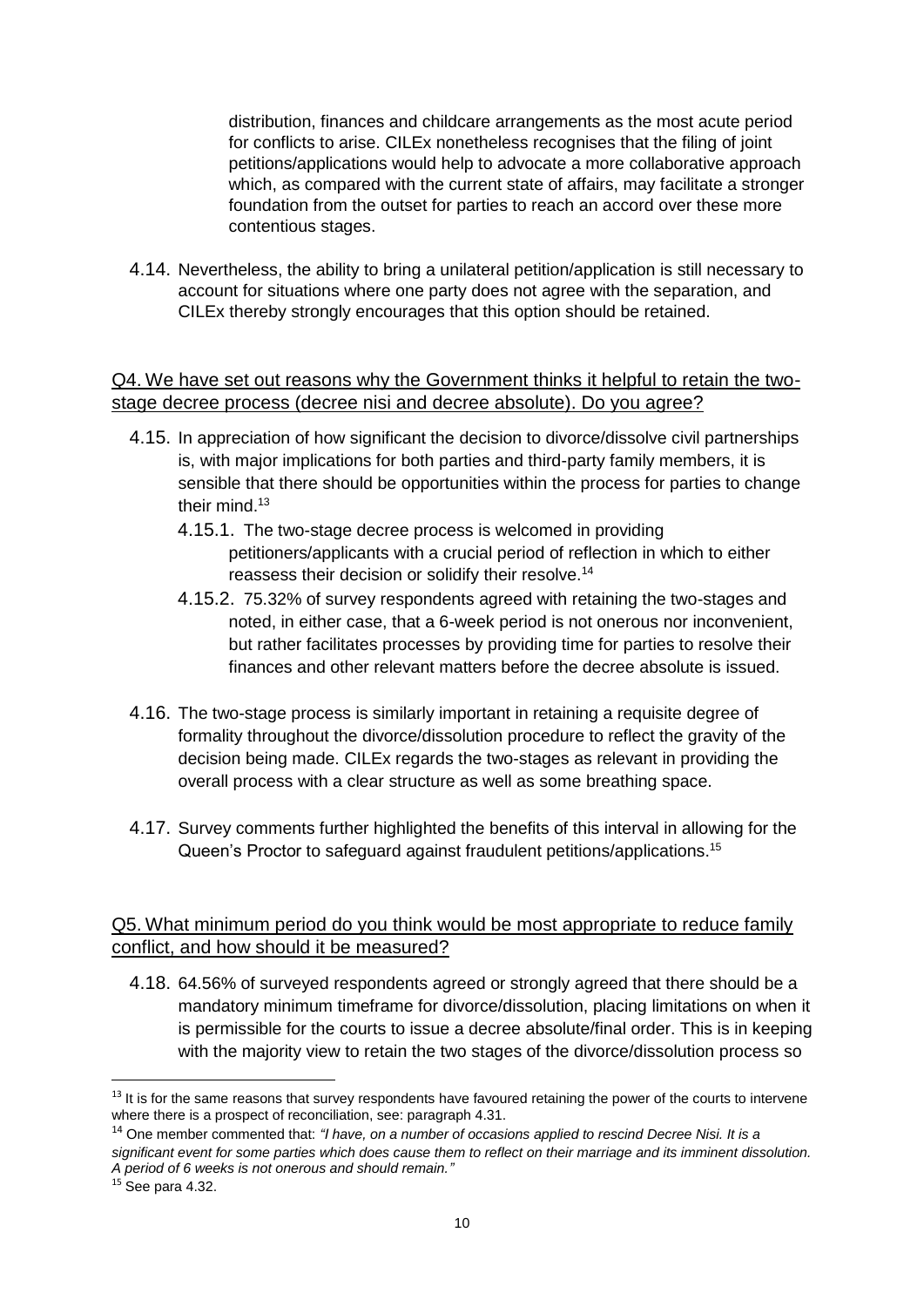that there is some breathing space for parties to reflect on their decisions and negotiate financial and childcare arrangements.

- 4.19. 61.04% of survey respondents agreed with retaining the current minimum period of 6 weeks and a day and 64.86% of survey respondents agreed with retaining the current method for measuring the minimum time period, i.e.: the period between the two decrees/orders.
	- 4.19.1. One of the motivating factors behind retaining this measurement was the importance of resolving financial disputes prior to issuing the decree absolute/final order.<sup>16</sup>

### Q6. Are there any circumstances in which the minimum timeframe should be reduced or even extended?

- 4.20. Survey results identified the following exceptions in which it should be possible to reduce the minimum timeframe: a). where there is domestic abuse, b). where there are extreme cases of behaviour (e.g.: stalking), c). cases of forced/arranged marriages, d). situations of terminal illness, e). where there have been criminal convictions against the respondent, f). where either party is elderly, g). urgent medical grounds, h). where there is a danger to the party and/or any children involved.
- 4.21. A majority of respondents agreed with retaining the current exceptions which enable the courts to expedite the decree absolute/final order.
	- 4.21.1. 85% of respondents agreed with retaining the exception for cases of imminent death. This was in light of the practical benefits that expediting the divorce/dissolution proceedings can have, i.e.: providing time to assist in resolving the estate, safeguarding the rights of loved ones given the impact that divorce/dissolution proceedings can have on inheritance, and facilitating early remarriage.
	- 4.21.2. 82.5% of respondents agreed with retaining the exception for cases where there is danger to a party/domestic abuse so that the divorce/dissolution procedure is able to protect vulnerable persons and minimise harm to the parties involved. Observations were made that the procedure should place emphasis on trying to sever any control that a dominant party has over their victim, as soon as possible.
	- 4.21.3. 53.16% of respondents agreed with retaining the exception for cases where there is a pregnant petitioner in situations where the child is by a third party. However, it was suggested that as societal attitudes have softened towards babies born outside of wedlock, this exception is no longer as necessary as before.
- 4.22. Survey results identified the following exceptions in which it should be possible to extend the minimum timeframe: a). complex cases involving children, b). where

 $\overline{a}$ 

<sup>&</sup>lt;sup>16</sup> Some respondents suggested that there should be an additional prerequisite for all financial and childcare arrangements to be determined prior to the courts having the power to issue a decree absolute/final order.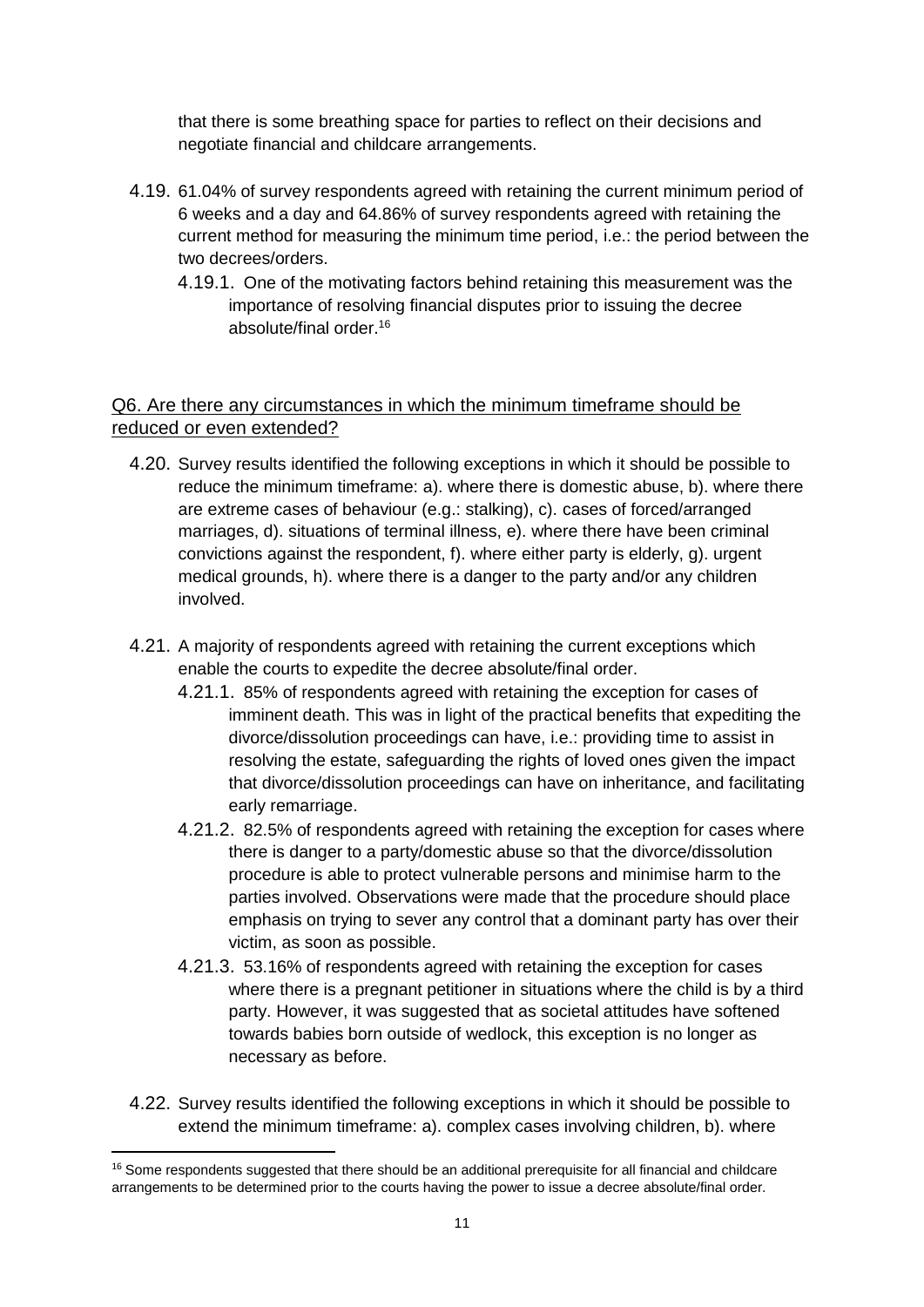there are complex financial issues, c). financial hardship cases, d). where one party is located overseas, e). where there are concerns that mitigating factors may have attributed to the petition/application (e.g.: mental health issues), f). where there is a party with limited capacity.

### Q7. Do you think that the minimum period on nullity cases should reflect the reformed minimum period in divorce and dissolution cases?

- 4.23. A majority of respondents (55.26%) agreed that the minimum period on nullity cases should reflect the reformed minimum period in divorce/dissolution cases. This opinion was largely voiced to ensure consistency within procedures.
	- 4.23.1. Nevertheless, there was a dissenting opinion that as nullity cases are concerned with acknowledging 'non-existence' of a marriage/civil partnership there is no reason why they should not be immediate.

### Q8. Do you agree with the proposal to remove the ability to contest as a general rule?

- 4.24. 57.14% of CILEx members responding to our survey agreed with the proposal to remove the right to defend. However, member agreement was largely voiced in the context of situations where there have been no allegations made about the conduct of respondents.
	- 4.24.1. Amongst survey results, those who both agreed and disagreed with this proposal commented that where the facts of adultery, behaviour and desertion are retained, respondents should be entitled to challenge assertions and defend themselves against accusations (as is the case in all other areas of law). <sup>17</sup> CILEx maintains that it is a principle of our justice system that all persons should retain the right to dispute any allegations that have been made against them.
	- 4.24.2. Nevertheless, CILEx recognises that should proposals to abolish faultbased facts be realised, it logically follows that the only grounds for contesting a petition/application would be based on contentions that the marriage/civil partnership had not irretrievably broken down. In such situations, removing the right to defend, as a general rule, is welcomed. This is in keeping with aforementioned views,<sup>18</sup> for advocating a more liberal interpretation of 'irretrievable breakdown'; that irretrievable breakdown should only require for one party to wish to separate.

 $17$  One member highlighted the social repercussions that might otherwise be faced if a respondent is not entitled to contest an allegation made against them: *"We have no other situation where someone isn't allowed to defend themselves for one. And secondly the accusations against them could have serious consequences not just practically e.g. losing job but socially – e.g. if husband says wife cheated and she can't defend herself, in Asian community she will be ostracised."*

<sup>18</sup> See paragraph 4.3.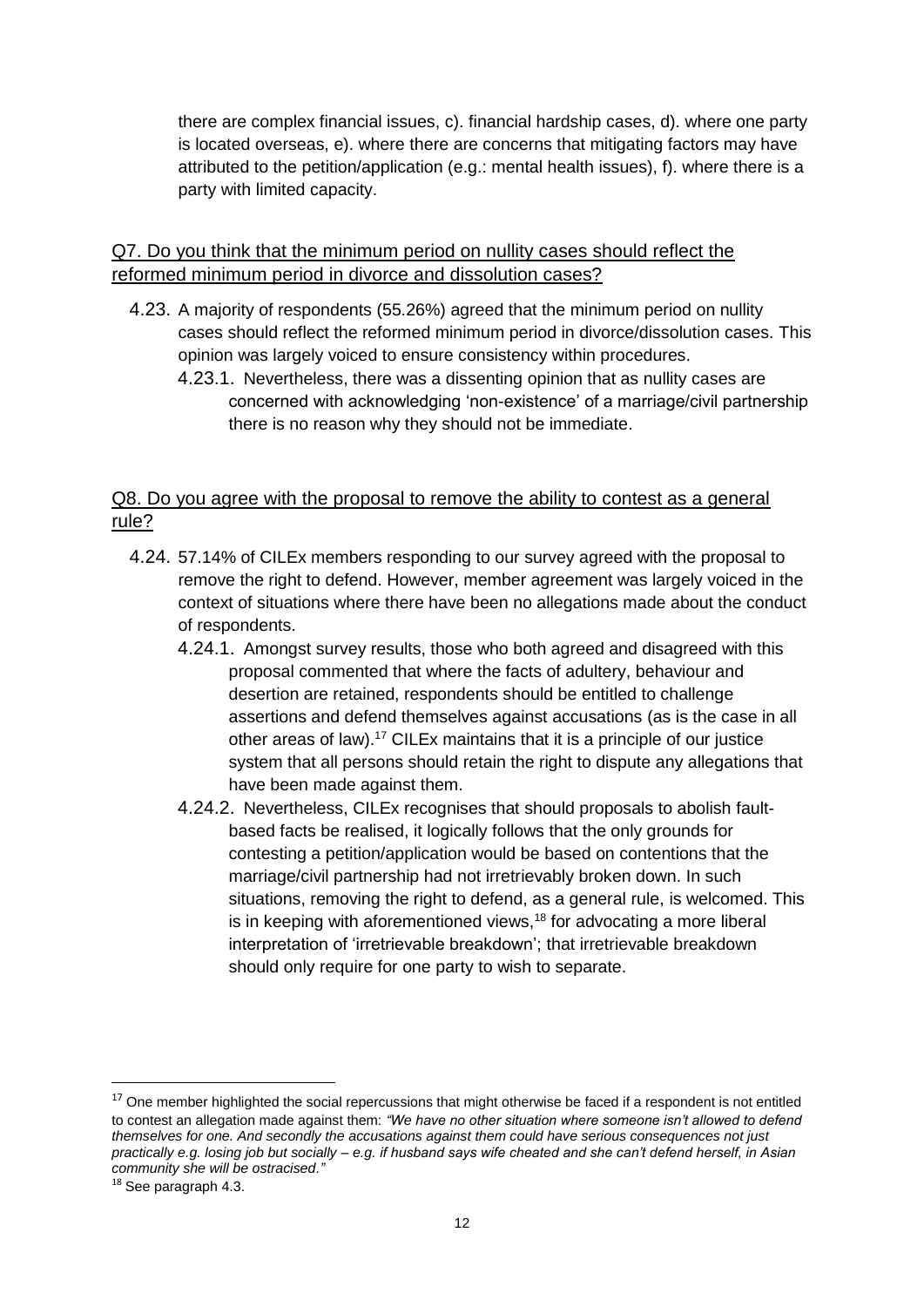- 4.25. Survey comments further identified the risks that the right to defend currently pose on victims of domestic abuse, with abusers able to aggravate the process by creating time delays and extra costs.
- 4.26. CILEx does however maintain that there are certain situations in which a respondent should be able to retain the right to defend. These are expanded below, in response to the next question.

# Q9. Are there are any exceptional circumstances in which a respondent should be able to contest the divorce?

- 4.27. CILEx members responding to our survey identified the following circumstances in which a respondent should be able to contest the divorce: a). where divorce is an issue due to religious reasons, b). where there are concerns of the petitioner's mental capacity, c). in situations of financial hardship (where there should be scope for delaying the process), d). where parallel allegations of a criminal nature have been made, e). where it is suspected that the petitioner/applicant is acting unlawfully/fraudulently, f). where there is an abuse of process, and g). where there are any damaging particulars that could impact upon other proceedings.
	- 4.27.1. It was further suggested that these exceptions should not be overly prescribed for in statute, providing some judicial discretion to assess situations on a case by case basis.

# Q10. Do you agree that the bar on petitioning for divorce in the first year of the marriage should remain in place?

- 4.28. As previously mentioned.<sup>19</sup> CILEx supports the notion that there should be a time limitation against filing for divorce/dissolution to encourage parties to seek alternative solutions before choosing this course of action.
	- 4.28.1. 62.50% of survey respondents agreed or strongly agreed with retaining the one-year limitation in acknowledgement that the first year of marriage/civil partnership can be especially tricky to navigate.<sup>20</sup> Members noted that the time limitation has been gradually reduced over the years, however felt that a further reduction is not necessary as one year is a sufficient period of time to 'test' the relationship whilst not being overly onerous on the parties. Members further commented that without this limitation the nature of marriage/civil partnerships as a 'commitment' would be diluted, and the risk of exploiting these relationships would be likely to increase.

1

<sup>19</sup> See paragraph 4.8 above.

<sup>&</sup>lt;sup>20</sup> One member noted: *"[The] first year of marriage is always hard for people and especially for those in Asian communities where arranged marriages are rife. They should be given the time to be sure it's definitely not working...especially so for Asian communities where the stigma is on women when they get divorced...*"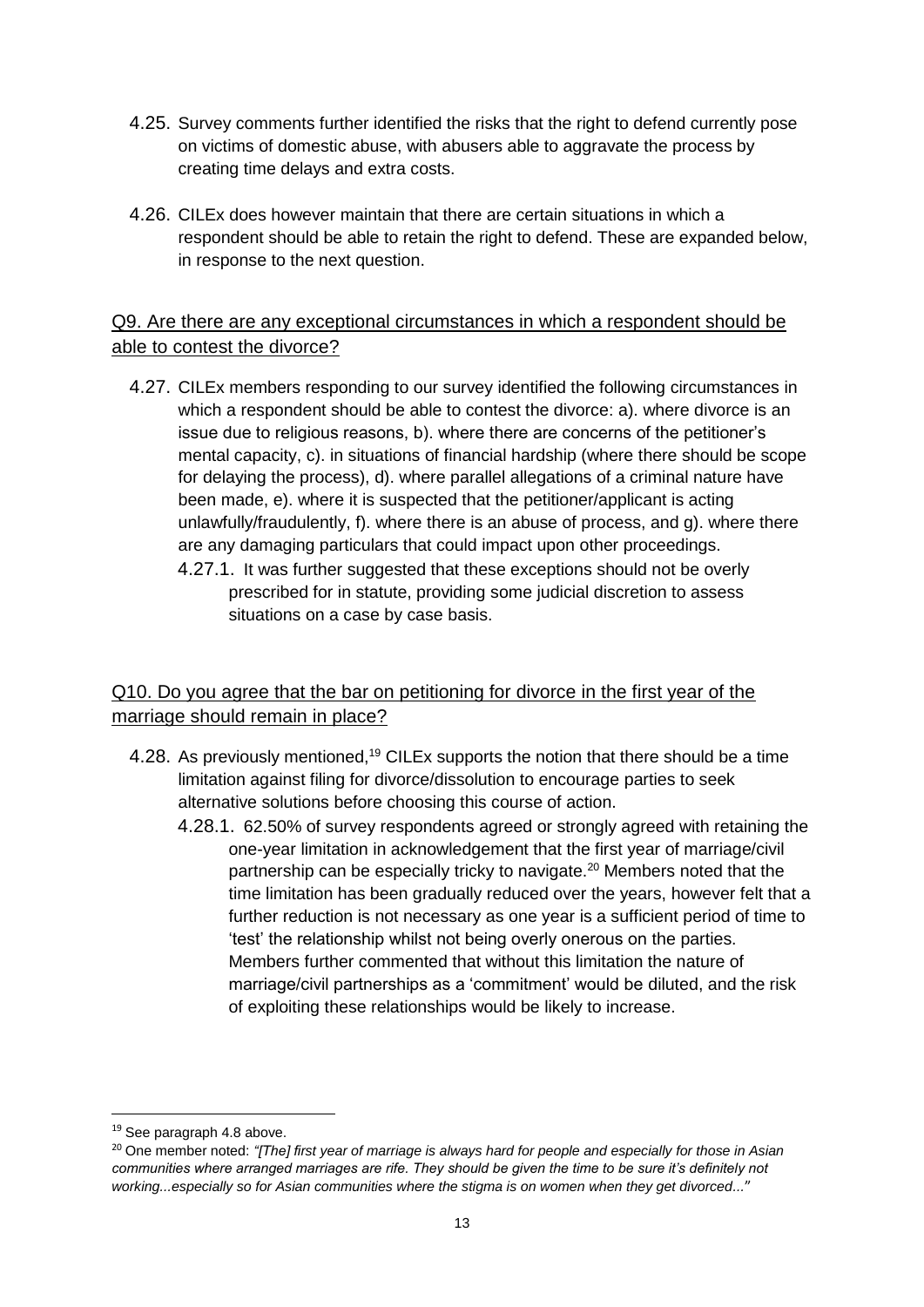- 4.29. Nevertheless, it was brought to CILEx's attention that in circumstances of domestic abuse and forced marriage, the one-year limitation does pose problems for vulnerable persons in practice.
	- 4.29.1. We acknowledge that there are legal remedies available in, for example, instances of domestic abuse (such as non-molestation orders and occupation orders), however CILEx iterates that the divorce/dissolution procedure must ensure that it is able to protect vulnerable persons, including from re-traumatisation at a later date, and that the principle of natural justice is at play where it is arguable that a victim should not have to remain married to an abuser for an extended period.
- 4.30. We would therefore welcome reassessment of this first-year limitation in considering domestic abuse and forced marriages as an exception.<sup>21</sup>
	- 4.30.1. Should these exceptions come into play, it is recognised that safeguards shall be warranted to prevent false allegations from being made against respondents for the purposes of expediting proceedings. Accordingly, these exceptions should require a requisite level of evidence to ensure the legitimacy of claims.<sup>22</sup>
- 4.31. A handful of member comments additionally raised the difficulties that this limitation can cause in situations of adultery. CILEx recognises however, that the role of judicial separation/separation orders may be able to facilitate in this regard. A distinction is drawn here between adulterous circumstances and circumstances involving vulnerable parties (where an exception to the first-year ban can be justified in preventing the perpetuation of victimhood).

# Q11. Do you have any comment on the proposal to retain these or any other requirements?

- 4.32. 65.75% of respondents showed support for the Queen's Proctor as a useful safeguard against fraudulent petitions/applications and as a deterrent against the exploitation of marriage/civil partnerships.
- 4.33. Majority of survey respondents further expressed agreement that the court should retain its power to make rules requiring legal practitioners to certify whether they have discussed the possibility of reconciliation (61.33%) and to stay proceedings if there is a prospect of reconciliation (76%).
	- 4.33.1. The reasons for retaining these powers echo CILEx's findings that divorce/dissolution should be regarded as a last resort, utilised only where

<sup>&</sup>lt;sup>21</sup> Member comments included: "If the reason is domestic abuse of any nature then to force someone to continue *to be tied to someone who is/has been abusive, is, in itself, abuse in my view. Therefore, if this is the reason for dissolution then the one-year rule should not apply."*; *"in the case of a 'so called forced marriage' I'd say the sooner the better."; "[The current limitation] can restrict the court in making some orders such as domestic violence…"; "I understand the current limitation however those who marry could then find out they have an abusive husband/wife and are unable to divorce for another year.*"; *"I agree they should be made to last the full year unless there are exceptional circumstances... E.g. domestic abuse."*

 $22$  CILEx appreciates that this may be easier to achieve in the context of domestic violence cases, in which there is already an existing mechanism for proving domestic abuse, and/or where existing protections (such as nonmolestation orders) could suffice in legitimising claims.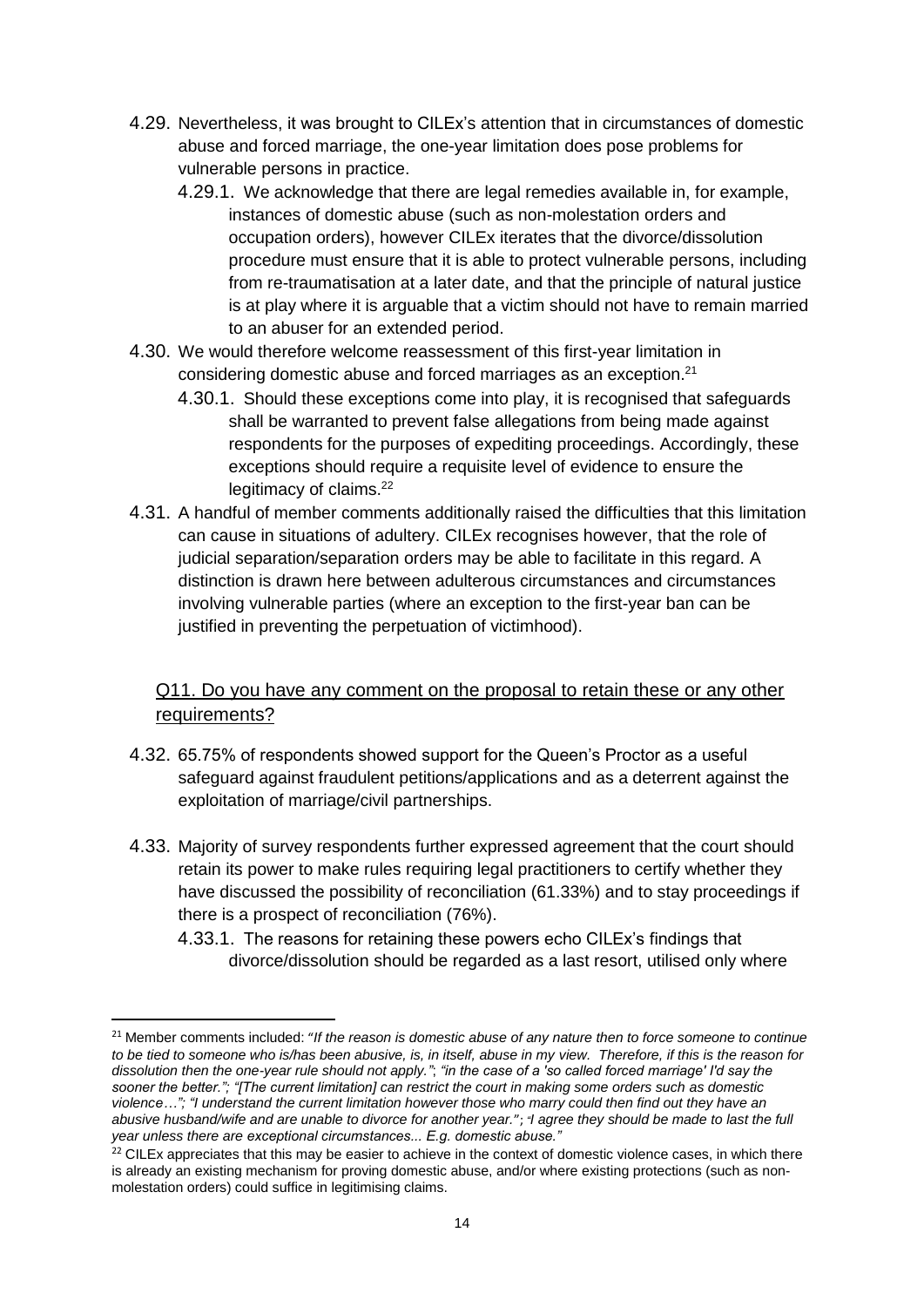the alternative options for attempts to reconcile have already been considered.

Q12. We invite further data and information to help update our initial impact assessment and equalities impact assessment following the consultation.

- 4.34. In reforming the divorce/dissolution process care must be taken to safeguard the interests of vulnerable persons. Herein, CILEx stresses the importance of facilitating victims of domestic abuse throughout proceedings and eradicating any barriers which may empower a dominant partner to continue exerting control over their victim.
	- 4.34.1. 36% of survey comments identified this particular group as more at risk of being disadvantaged by changes to the divorce/dissolution process.<sup>23</sup>
- 4.35. CILEx further highlights the acute grievances that may be faced in some minority communities where situations of forced or arranged marriage may be more prevalent, and/or where the rights and protections afforded to spouses within marriage/civil partnerships are unduly weighted to one party (i.e.: cases where there is a substantially weaker financial party). In addition, care and sensitivity must be paid to supporting vulnerable persons in communities where there is still stigma associated with divorce, in order to protect the interests of divorcees postseparation.
	- 4.35.1. 32% of survey comments identified these particular groups as more at risk of being disadvantaged by changes to the divorce/dissolution process.
	- 4.35.2. It was also highlighted that the interests of non-English speaking parties need to be considered.
- 4.36. Further attention should be paid to protecting the interests of those with disability (both mental and physical), as well as elderly and pregnant persons.
	- 4.36.1. CILEx emphasises that protections need to be in place to prevent such persons from being exploited through abuses to the institution of marriage/civil partnerships.
- 4.37. Survey respondents highlighted the increase of litigants in persons within family law more broadly, and the likely increase of unrepresented parties should these proposals be implemented. Safeguards to ensure that both the petitioner/applicant and the respondent has access to independent legal advice where needed should be ensured.<sup>24</sup>

<sup>&</sup>lt;sup>23</sup> One member commented that in particularly sensitive situations such as domestic violence, care needs to be taken on both sides: "*people subjected to D[omestic] V[iolence] but also people falsely accused of D[omestic] V[iolence]."*

<sup>&</sup>lt;sup>24</sup> Member comments included: "As long as there is an ability for a partner to obtain legal advice, free if their *means are low, I see no group [that is more at risk of being disadvantaged by the changes]."*